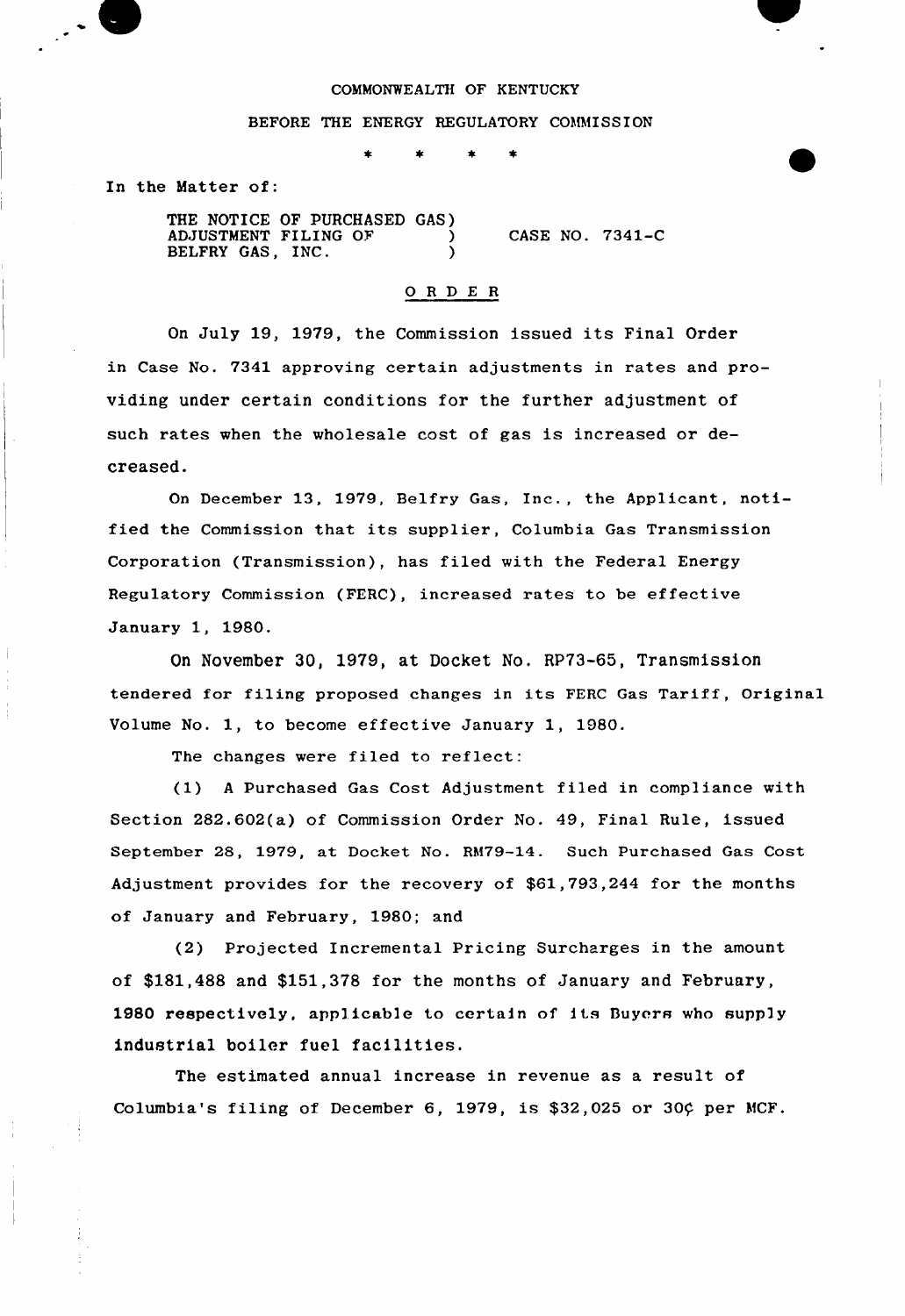The Applicant, in compliance with its tariff and previous Orders of this Commission, submitted with its Notice certain information including verification of the rates and charges of its supplier.

After reviewing this evidence of record and heing advised, the Commission is of the opinion and finds:

(1) That the Energy Regulatory Commission is being asked to approve a price increase already approved by the Federal Energy Regulatory Commission when it granted the Applicant's supplier, Columbia Gas Transmission Corporation, a wholesale gas cost increase. Ve are of the opinion that failure to allow this increase to be passed through to its retail consumers on a timely basis would be unfair and unjust to the Company and would ultimately result in higher rates to their consumers in any event. The Commission has (in writing) indicated its opposition to the procedures and regulations used by the Federal agency in approving these supplier increases since 1975. We continue to be opposed and are continuing to seek alternative ways to overcome the regulatory inequities which have such a direct impact on the retail consumers.

(2) That the Applicant's supplier, Transmission, has filed for increased rates to become effective January 1, 1980.

(3) That the application filed December 13, 1979, reflected Transmission's rates as filed with the FERC on November 30, 1979, at Docket No. RP73-65, to be effective January 1, 1980.

(4) That the magnitude of this filing exposes the Applicant to substantial under-recovery of its gas cost if the rates are not implemented in a timely manner.

(5) That the Commission should waive its policy of requiring evidence of FERC acceptance in this case and allow the Applicant to place into effect subject to refund the rates set out in Appendix "A".

(6) That the Applicant's adjustment in rates under the Purchased Gas Adjustment provisions approved by the Commission in its Order in Case No. 7341, dated July 19, 1979, is fair, just and reasonable and in the public interest and should be effective with gas supplied on and after the date the increased cost of wholesale gas becomes effective.

 $-2-$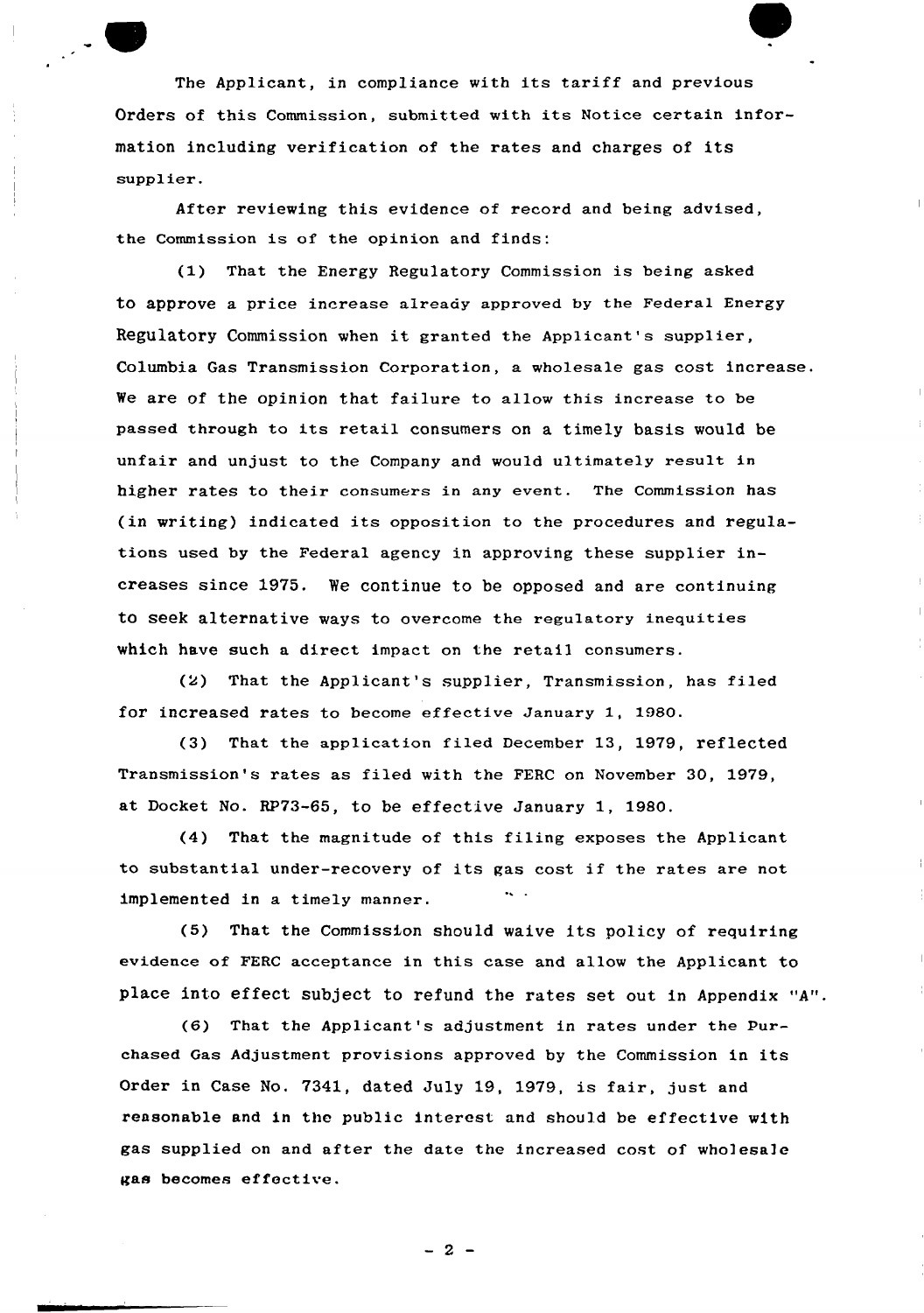IT IS THEREFORE ORDERED that the Purchased Gas Adjustment sought by the Applicant as set out in Appendix "A" attached hereto and made a part hereof, be and the same, is hereby approved to be effective subject to refund with gas supplied on and after the date the increased cost of wholesale gas becomes effective.

IT IS FURTHER ORDERED that for the purpose of the future application of the Purchased Gas Adjustment Clause of Applicant the Base Rate for purchased gas shall be:

|  |                                       | Demand<br>________    | Commodity |
|--|---------------------------------------|-----------------------|-----------|
|  | Columbia Gas Transmission Corporation | $\tilde{\phantom{a}}$ | \$2.5646  |

IT IS FURTHER ORDERED that Belfry Gas, Inc. shall maintain its records in such manner as will enable it, or the Commission, or any of its customers, to determine the amounts to be refunded and to whom due in the event a refund is ordered by the Commission.

IT IS FURTHER ORDERED that within thirty (30) days after the date of this Order, Applicant shall file with this Commission its revised tariff sheets setting out the rates approved herein.

IT IS FURTHER ORDERED that the information furnished this Commission by Applicant on December 19, 1979, constitutes full compliance with the Commission's requirements and Order in Case No. 7341, and any other information ordinarily required to be filed under the Commission's regulations is hereby waived.

Done at Frankfort, Kentucky, this 7th day of January, 1980.

ENERGY REGULATORY COMMISSION

 $2u$ For the Commissio

ATTEST:

**Secretary**